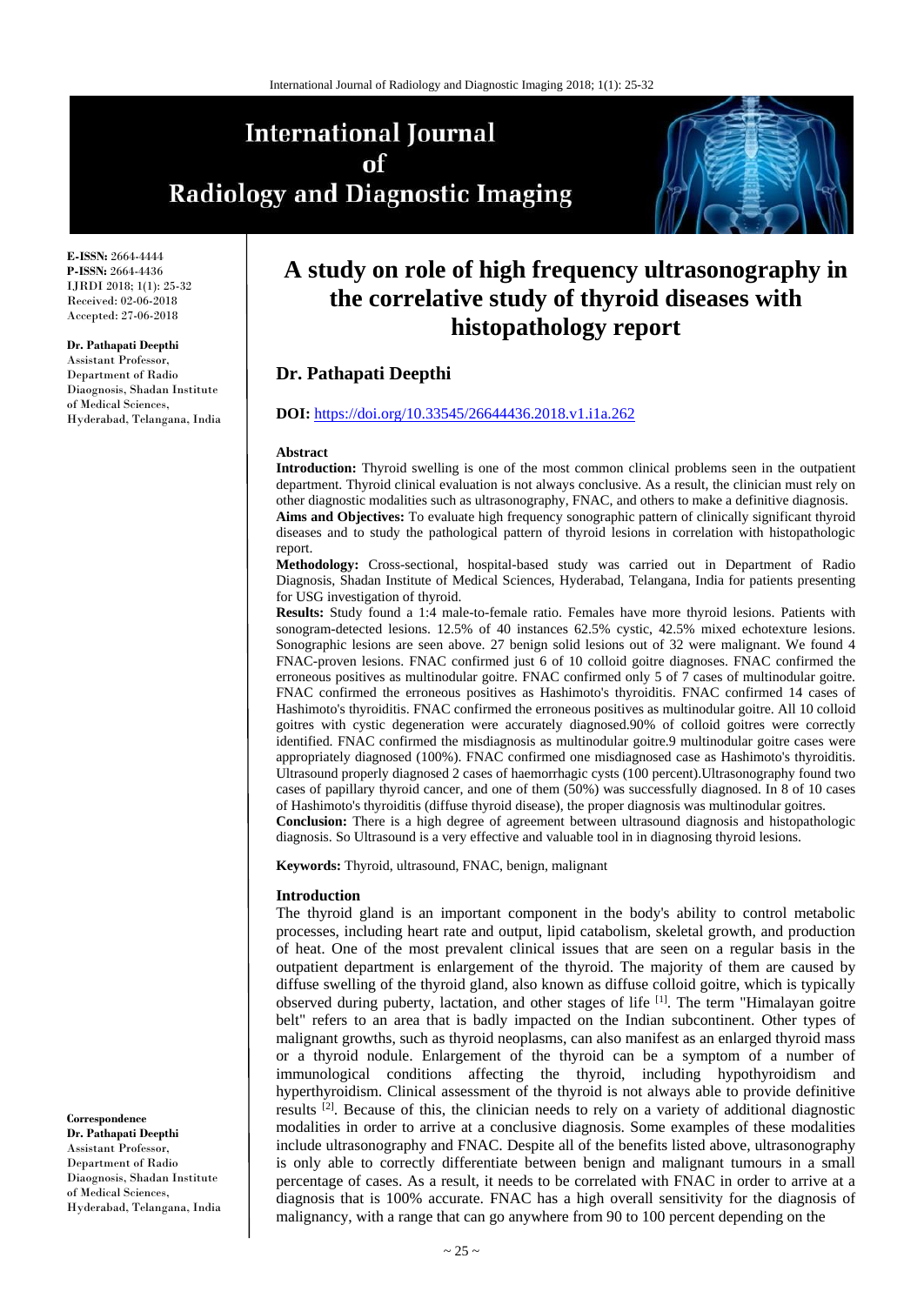type of tumour being examined (cystic or solid)  $[1, 3]$ .

## **Aims & Objectives**

- To evaluate high frequency sonographic pattern of clinically significant thyroid diseases.
- To study the pathological pattern of clinically significant thyroid lesions in correlation with histopathologic report.
- To study the role of ultrasound in differentiating benign from malignant lesions.

### **Materials and Methods Source of Data**

Patients presenting to the Department of Radiodiagnosis for USG investigation of thyroid in Shadan Institute of Medical Sciences, Hyderabad, Telangana, India.

### **Study Design**

Cross-sectional, hospital-based study.

#### **Method of Collection of Data**

This study was carried out in Department of Radiodiagnosis, SIMS, Hyderabad.

Longitudinal and transverse scans of the thyroid gland were done with the patientin supine position and head in hyperextension using a Philips Color Doppler HD-6system and PHILIPS HD-11 XE ultrasound machine with a multifrequency linear 3 to 12 MHz probe. The entire gland including the isthmus was examined. The examination has also been extended laterally to include the region of the carotid arteryand the jugular vein in order to identify enlarged jugular chain lymph nodes, superiorly to visualize submandibular adenopathy and inferiorly to define any supraclavicular lymphadenopathy. FNAC was done and the smears were read by the pathologist after conducting appropriate staining techniques whenever necessary.

Sonographic examination particulars were noted under the following headings:

- 1. Location: Right or Left lobe.
- Diffuse.
- 2. Number: Single / Multiple.
- 3. Appearance: Size. Shape
- Margins: Regular/ Irregular.
- 4. Internal contents: Solid /Cystic /Mixed.
- 5. Cystic lesions with septations or echogenic foci.
- 6. Echotexture: Hyper/Hypo/Iso/Anechoic.
- 7. Parenchymal interface: Invisible. Echogenic rim Hypoechoic halo
- 8. Calcification: Absent. Present:
	- a) Egg shell
	- b) Coarse
	- c) Micro calcification.
- 9. Posterior sound transmission: Enhancement Shadow: No change.
- 10. Muscle and vascular invasion: Present /Absent.
- 11. Cervical lymphadenopathy: Present /Absent.
- 12. Distant metastasis: Present /Absent.

Results of the examination were interpreted on the basis of these findings and diagnosis was proposed after considering history and physical examination.

The results were given as whether the lesion is benign or

malignant and has solid, cystic or mixed characteristics. If cystic:Simple.

Hemorrhagic. Colloid goiter with cystic degeneration. If mixed: Benign Malignant If solid: Benign Malignant

Results of Ultrasonographic examination & cytopathology were analyzed and correlated.

**Study period:** 12 months, with minimum sample of 40 patients.

## **Plan for data analysis**

Data collected shall be analyzed statistically using descriptive statistics namely mean and standard deviation. Comparative statistics may also be used. The depiction of results shall be in the form of percentages and diagrams.

### **Inclusion Criteria**

- Patients with undiagnosed palpable thyroid masses.
- Patients with complaint of thyroid diseases.

## **Exclusion Criteria**

- Patient who are unwilling to undergo ultrasound examination or further histopathologic evaluation of thyroid masses after ultrasound examination.
- Patient with history of bleeding disorders.



**Fig 1:** Instruments used Philips HD-6 Ultrasound machine Philips HD-11 XE Machine

### **Results**

The present study includes 40 patients referred to our department for ultrasonographic examination of various thyroid swellings.

**Table 1:** Age Wise Distribution of Cases

| Age in years | No. of cases |
|--------------|--------------|
| $0 - 10$     | 0            |
| 11-20        | 2            |
| $21 - 30$    | 11           |
| $31 - 40$    | 15           |
| $41 - 50$    | 8            |
| 51-60        | 3            |
| 61-70        |              |
| 71-80        | 0            |
| Total        |              |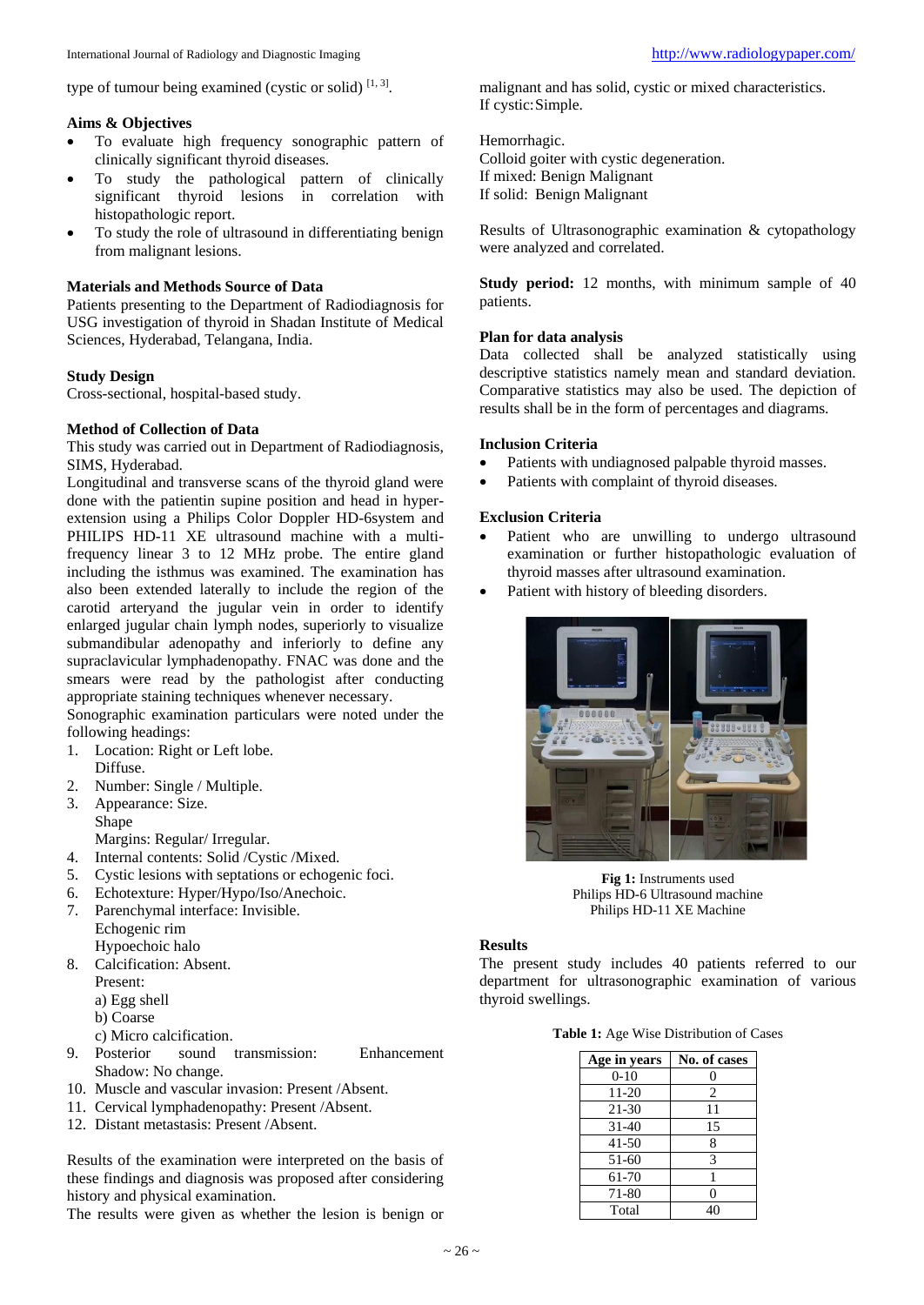This table shows the distribution of patients among various age groups. Major affected age group is between 21-40 years.

**Table 2:** Sex Wise Distribution of Cases

| Sex    | No. of cases |
|--------|--------------|
| Male   |              |
| Female |              |
| Total  |              |

The above table shows the male and female ratio of the patients referred to us for sonographic examination. In our study, the male to female ratio of 1:4 indicates that the incidence of thyroid lesions is significantly higher in female patients.

**Table 3:** Incidence of Different Types of Lesions on sonography

| Type of lesion on sonographic examination | No. of cases |
|-------------------------------------------|--------------|
| Cystic                                    | 5(12.5%)     |
| Solid                                     | 28 (62.5%)   |
| Mixed                                     | 17(42.5)     |
| Total                                     |              |

The above table shows the distribution of patients according

to the types of lesions detected on sonographic examination. Out of total of 40 cases, 12.5% of them appeared as cystic and 62.5% as solid and 42.5% as mixed echotexture lesions.

## **Incidence and Types of Cystic Lesions Observed On Sonographic Examination and Their Correlation with FNAC**

| Table 4: Type of lesion |  |  |  |
|-------------------------|--|--|--|
|-------------------------|--|--|--|

| <b>Type of lesion</b>                      | Sonographic<br>diagnosis | <b>FNAC</b><br>diagnosis |
|--------------------------------------------|--------------------------|--------------------------|
| Colloid goiter with<br>cystic degeneration |                          |                          |
| Haemorrhagic cyst                          |                          |                          |
| Total                                      |                          |                          |

This table shows the distribution of lesions appearing cystic on sonographic examination. We encountered 2 types of lesions appearing cystic and proved by FNAC. On sonography, 5 lesions were diagnosed as colloid goiter with cystic degeneration which were proved to be the same on FNAC. Sonographically diagnosed two cases, of haemorrhagic cyst was also proved to be correct by FNAC.

| <b>Sonographic Feature</b> | Colloid goiter with<br>cystic degeneration | <b>Haemorrhagic</b><br>cyst |  |
|----------------------------|--------------------------------------------|-----------------------------|--|
| Shape                      |                                            |                             |  |
| Round Oval                 |                                            | $-2$                        |  |
| Irregular                  |                                            |                             |  |
| Margins                    | 5                                          | $\mathfrak{D}$              |  |
| Regular Irregular          |                                            |                             |  |
| Echotexture                |                                            |                             |  |
| Anechoic Hypoechoic        | 5                                          | $\mathcal{D}$               |  |
| Hyperechoic                |                                            |                             |  |
| Homogeneity                |                                            |                             |  |
| Homogenous                 |                                            | $-2$                        |  |
| Heterogenous               |                                            |                             |  |
| Calcification              |                                            |                             |  |
| Hypoechoic Halo            |                                            |                             |  |
| Lymphadenopathy            | $\mathcal{D}_{\mathcal{A}}$                |                             |  |
| Vascularity                | 2                                          |                             |  |

**Table 5:** Sonographic features of different types of cystic lesions

Above gives an account of the sonographic features of cystic lesions encounteredin our study. Three cases of colloid goiter with cystic degeneration showed round shapeand another three showed an oval shape with regular margins. They had anechoic pattern with five cases showing homogenous and another one showing heterogenous echotexture. Calcification was absent in all the cases.

In case of hemorrhagic cyst, it had an oval shape and regular margin with predominantly anechoic echogenicity but heterogenous in nature due to blood inside the cyst. There was no calcification, intracystic septation or hypoechoic halo.

Above table shows distribution of solid lesions on sonographic examination. Among the 32cases of solid lesions 27 were benign and 2 cases was malignant. We came across 4 varieties of lesions proved by FNAC. 10 cases were diagnosed as colloid goiter out of which only 6 cases were proved to be correct by FNAC. The false positive cases were proved to be multinodular goitre by FNAC.

7 cases were diagnosed as multinodular goitre out of which only 5 cases were proved to be correct by FNAC. The false positive cases were proved to be Hashimoto's thyroiditis by FNAC.

14 cases were diagnosed as Hashimoto's thyroiditis out of which only 14 cases were proved to be correct by FNAC. The false positive cases were proved to be multinodular goitre by FNAC.

There was two cases diagnosed to be of malignant etiology on ultrasound out of which one case was proved to be correct by FNAC (Papillary carcinoma.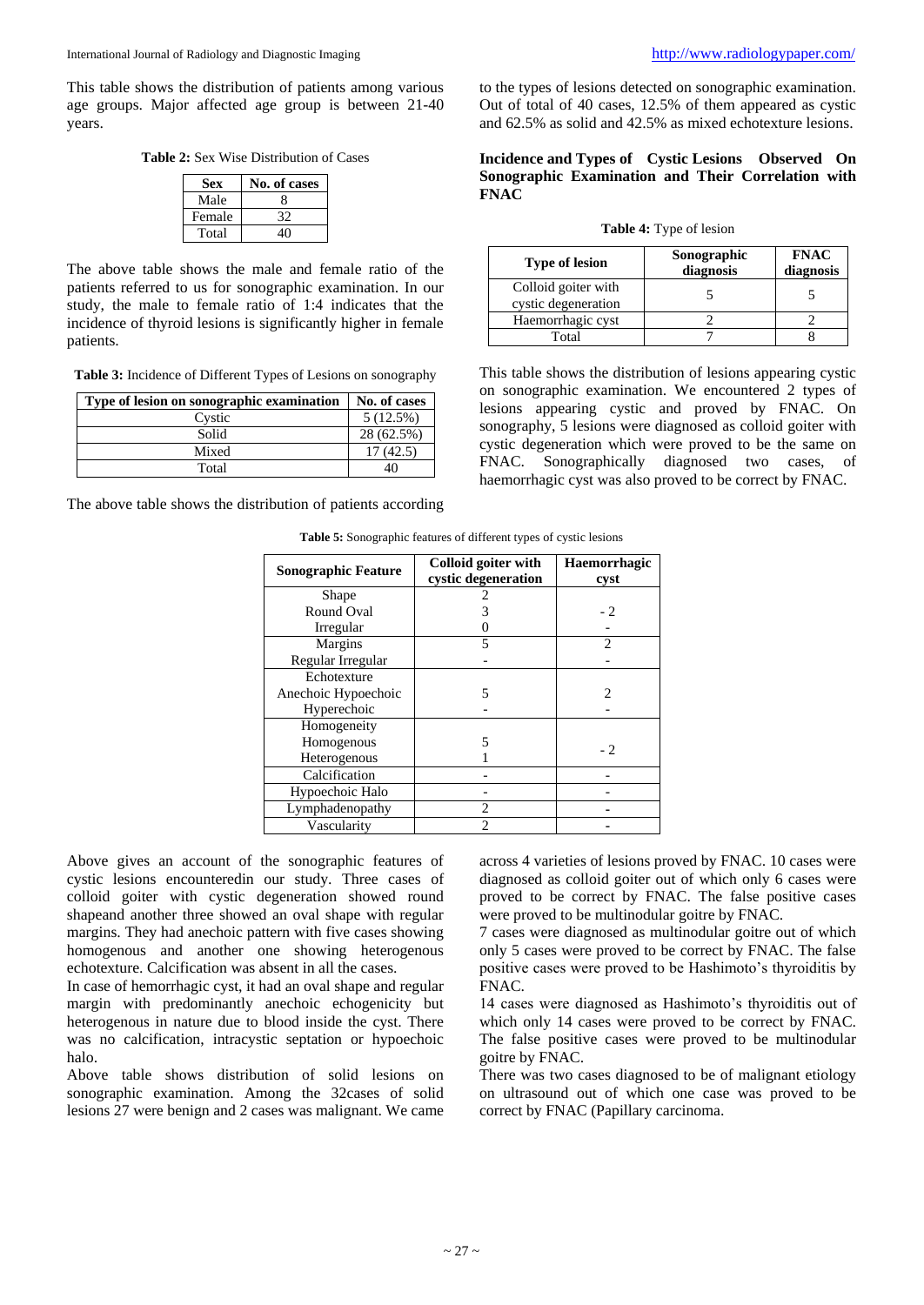|                         | <b>Colloid goiter</b> | Multinodular goitre | Hashimoto's<br><b>Thyroiditis</b> | <b>Papillary Carcinom</b><br>a |
|-------------------------|-----------------------|---------------------|-----------------------------------|--------------------------------|
| Shape                   |                       |                     |                                   |                                |
| Round Oval Irregular    |                       |                     | <b>Diffuse</b>                    | $-2$                           |
|                         |                       |                     |                                   |                                |
| Margins                 |                       | 5                   | 12                                | $-2$                           |
| Regular Irregular       |                       |                     |                                   |                                |
| Echotexture Isoechoic   |                       |                     |                                   | $-2$                           |
| Hypoechoic              | - 5                   |                     |                                   |                                |
| Hyperechoic             |                       |                     |                                   |                                |
| Homogeneity             | 8                     | 6                   | 09                                | $-2$                           |
| Homogenous Heterogenous |                       |                     |                                   |                                |
| Calcification           |                       |                     |                                   |                                |
| Hypoechoic halo         |                       |                     |                                   |                                |
| Lymphadenopathy         |                       | 3                   | 2                                 | っ                              |
| Distant metastasis      |                       |                     |                                   |                                |
| Vascularity             |                       | $\mathcal{D}$       |                                   | っ                              |

**Table 6:** Sonographic Features of Different Types of Solid Lesions

Above table shows the sonographic features of different types of solid lesions.

All the cases of colloid goiter were either round or oval with regular margins. They presented with isoechoic and hyperechoic echotexture. All were homogenous with5 out of 8 cases presenting with a hypoechoic halo. Calcification was observed in 5 cases and lymphadenopathy was not present in any of the cases.

All the multinodular goitres were round or oval with well defined margins and 3 cases showing hypoechoic echotexture and 5 cases being isoechoic. Hypoechoic halo and calcification was absent. Three cases showed lymphadenopathy.

There was a two case of papillary carcinoma which presented with irregular shape and margins with hypoechoic echotexture and heterogenous echo pattern. Calcification was noted in one of the cases and in both cases cervical lymphadenopathy was present.

All cases (14) of Hashimoto's thyroiditis presented with diffuse thyroid swelling with regular margins. The echotexture was either isoechoic or hypoechoic but none were hyperechoic. Majority of them had homogenous echo pattern. Calcification and hypoechoic halo were absent. Lymphadenopathy was present in two of the cases.

**Table 7:** Nature of the Solid Thyroid Lesions

| <b>Solid lesion</b>     | Hyperechoi cHypoechoi cIsoechoic |  |
|-------------------------|----------------------------------|--|
| Colloid goiter          |                                  |  |
| Multinodular goitre     |                                  |  |
| Hashimoto's thyroiditis |                                  |  |
| Papillary carcinoma     |                                  |  |
| Total                   |                                  |  |

This table shows that 5 of the colloid goiters were hyperechoic, and 4 of them were isoechoic. Out of 8 cases of multinodular goiter, 3 cases were hypoechoic and 5 cases were isoechoic in nature .Both cases of papillary carcinoma was hypoechoic. Pertaining to Hashimoto's thyroiditis, 6 cases were hypoechoic and 7 cases were isoechoic.

**Table 8:** Incidence and Types Of Mixed Lesions Observed On Sonographic Examination And Their Correlation With FNAC

| <b>Type of lesion</b>                   | Sonographic diagnosis   FNAC diagnosis |  |
|-----------------------------------------|----------------------------------------|--|
| Colloid goiter with cystic degeneration |                                        |  |
| Multinodular goiter                     |                                        |  |
| Total                                   |                                        |  |

Above table shows that 09 cases of mixed echotexture lesions were diagnosed as colloid goiter with cystic degeneration and 7 cases were proved to be correct on FNAC. 2 cases were diagnosed as multinodular goitre and were proved to be correct on FNAC.

| <b>Table 9:</b> Sonographic Features of Various Mixed Lesions |  |  |
|---------------------------------------------------------------|--|--|
|---------------------------------------------------------------|--|--|

| Sonographic feature     | Colloid goiter<br>With cystic degeneration | Multinodular goiter |
|-------------------------|--------------------------------------------|---------------------|
| <b>Shape</b>            |                                            |                     |
| Round Oval              |                                            | $-2$                |
| Irregular               |                                            |                     |
| <b>Margins</b>          |                                            |                     |
| Regular                 |                                            |                     |
| Irregular               |                                            |                     |
| <b>Echotexture</b>      |                                            |                     |
| Mixed echotexture       | 8                                          |                     |
| Homogenicity            |                                            |                     |
| Homogenous Heterogenous |                                            | $-2$                |
| Calcification           | 3                                          |                     |
| Hypoechoic halo         |                                            |                     |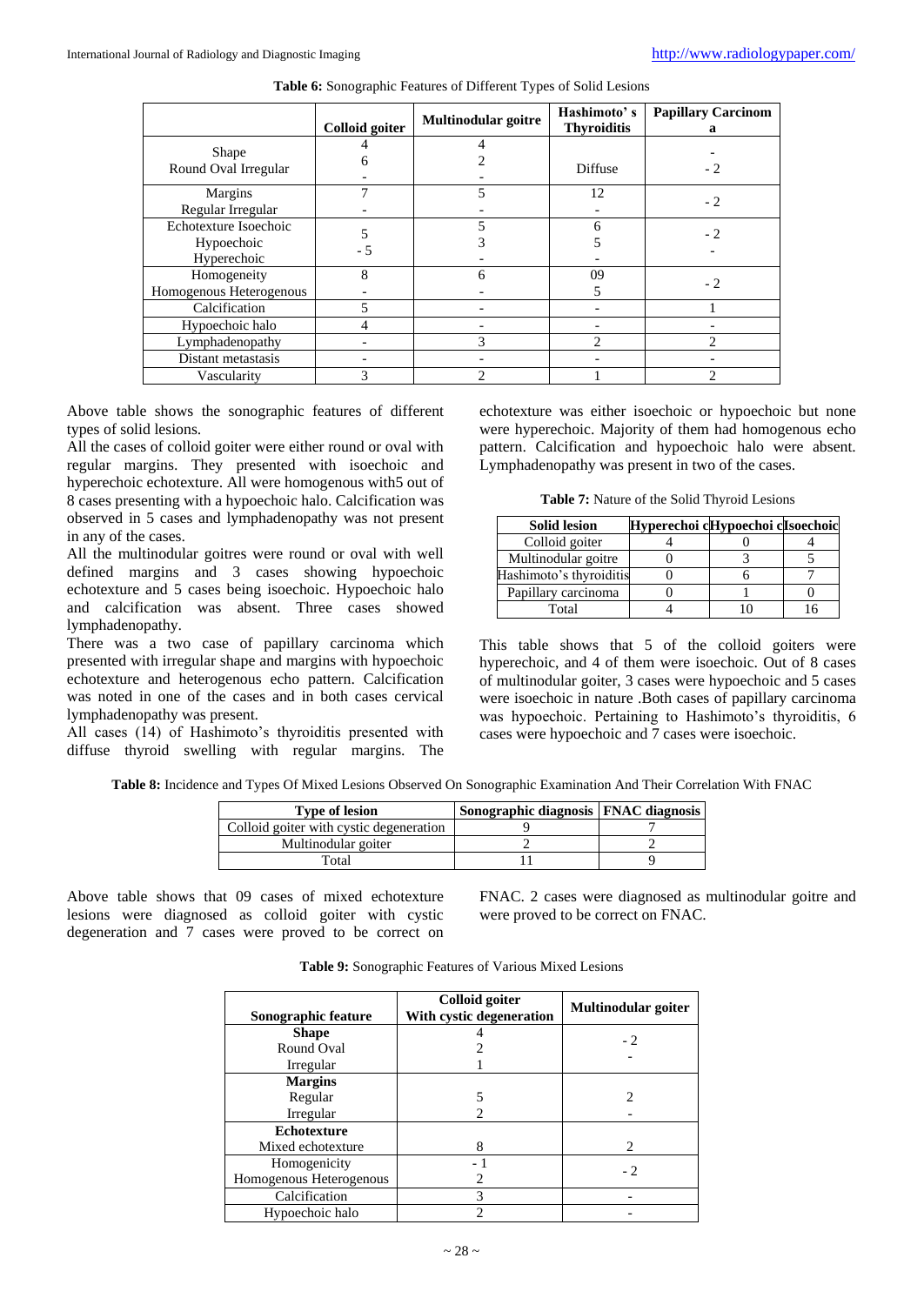| Lymphadenopathy    |   |
|--------------------|---|
| Distant metastasis |   |
| Vascularity        | - |

| <b>Lesion</b>           | No. of cases | No. of cases showing calcification |
|-------------------------|--------------|------------------------------------|
| Colloid goiter          | 22           | (27.27%)                           |
| Multinodular goitre     | 09           | (22.22%)                           |
| Hashimoto's thyroiditis | 12           | $0(0\%)$                           |
| Papillary carcinoma     |              | $(50\%)$                           |
| Hemorrhagic cyst        |              | $0(0\%)$                           |

Above table shows the number of cases with calcification and distribution of calcification among benign and malignant lesions. In our study the rate of calcification was 27.27% for colloid goiter and none (0%) of the Hashimoto's thyroiditis and hemorrhagic cyst demonstrated calcification. 22.22% of cases of multinodular goiter showed calcification in our study. One out of two (50%) cases of papillary carcinoma showed calcification.

|  | Table 11: Agreement between the Ultrasonographic Diagnosis With Histopathological Diagnosis |  |  |
|--|---------------------------------------------------------------------------------------------|--|--|
|  |                                                                                             |  |  |

|                                            | Ultrasonographic diagnosis | <b>Histopathological diagnosis</b> |  |  |
|--------------------------------------------|----------------------------|------------------------------------|--|--|
| Colloid goitre                             | $8(20\%)$                  | $(17.5\%)$                         |  |  |
| Colloid goitre with<br>cystic degeneration | 10(25%)                    | 11 (70%)                           |  |  |
| Hemorrhagic cyst                           | 2(5%)                      | 2(5%)                              |  |  |
| Hashimoto's thyroiditis                    | 10 (25)<br>$%$ )           | 8(20%)                             |  |  |
| Multinodular goitre                        | 9<br>(22.5%)               | 9<br>(22.5%)                       |  |  |
| Papillary carcinoma                        | $1(2.5\%)$                 | 2(5%)                              |  |  |
| Hashimoto's thyroiditis                    |                            | $1(2.0\%)$                         |  |  |
| Total                                      | 40                         | 40                                 |  |  |

Out of 10 cases of colloid goiter with cystic degeneration, all 10 cases (100%) were diagnosed correctly.

Out of 10 cases of colloid goiter, 10 cases (90%) were correctly diagnosed.

Theone misdiagnosed cases were proved to be multinodular goitre by FNAC.

Out of 9 cases of multinodular goitre, 09 cases (100%) were correctly diagnosed. The one misdiagnosed cases were proved to be Hashimoto's thyroiditis by FNAC.

There was 2 case of haemorrhagic cyst which was correctly diagnosed on ultrasound (100%).

Out of the 2 cases (50%) of malignant etiology of thyroid (papillary) suggested on ultrasound one cases was correctly diagnosed as papillary carcinoma of thyroid.

Out of 10 cases of Hashimoto's thyroiditis (diffuse thyroid disease), 8 cases were correctly diagnosed and the one misdiagnosed cases proved to be multinodular goiters.



**Fig 2:** US picture of Normal thyroid [C –Common carotid artery and J – Jugular vein]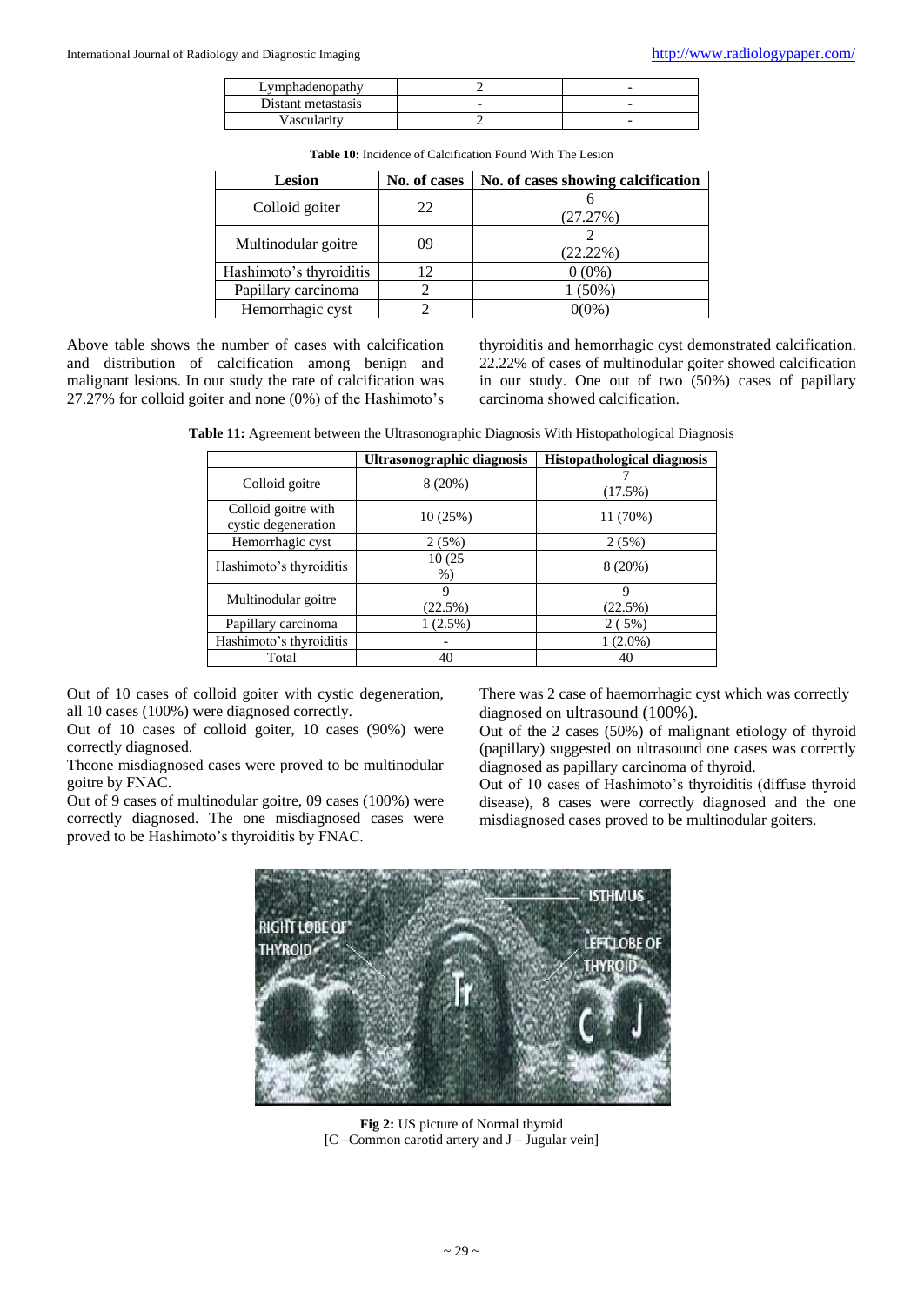

**Fig 3:** Colloid nodule with cystic degeneration showing comet tail appearances



**Fig 4:** Photomicrograph of papillary carcinoma showing discohesive clusters of cells with anisokaryocytosis; some exhibit intranuclear inclusions

## **Discussion**

The study includes a total of 40 patients presenting with a palpable thyroid mass, referred to our department from the departments of Surgery, Medicine and ENT. Cytopathological correlation has been obtained for every case. The study was conducted from January 2016 to January 2017.

Due to the superficial location of thyroid gland, highresolution real time gray scale and color Doppler sonography can demonstrate normal thyroid anatomy and pathological conditions with remarkable clarity. This technique being non invasive, economical and without radiation hazards has come to the fore as an appropriate study inthe diagnostic evaluation of thyroid diseases.

Ultrasound scan was performed extension using a Philips Color Doppler HD-6 system and PHILIPS HD-11 XE ultrasound machine with a multifrequency linear3 to 12 MHz probe, which provides excellent image details of thyroid anatomy and various pathological conditions of thyroid gland.

This is a prospective study of only a small group of patients, referred to us with brief clinical history, physical examination and provisional clinical diagnosis. All the patients were examined sonographically and the results were made using various sonological parameters and the findings were then subsequently correlated with histopathology.

#### **Age**

The study comprised of 40 patients between age group 11 to 80 years. The youngest patient in our study was 12- yearold female and the eldest was 62 year old female. Majority of the cases (67%) affected were in the age group of 21 to 40 years.

Watters DA *et al* <sup>[6]</sup> reported their experience with 120 patients whose age group was between 13 to 84 years. Yokozawa T *et al.* <sup>[7]</sup> reported their experience with 678 patients in which case the mean age was  $52.2 \pm 11.9$  years.

## **Sex Distribution**

Of the 40 patients in our study group, females constituted 80% and males 20%. Rojeski MT *et al.* [8] in their study on nodular thyroid disease concluded that females are much more frequently affected than males.

#### **Nature of the Lesion**

Differentiation of a mass lesion into cystic, solid or mixed is probably the most important application of US evaluation of thyroid. Our yield was 100% in this respect. Out of 40patients, we categorized 8 cases as cystic, 28 as solid and 17 cases as mixed lesions which were later proved to be correct by FNAC. The solid lesions were more in our study group than the cystic or mixed lesions.

In a study by Rosen IB et al. <sup>[9]</sup>, out of 174 cases, an accuracy rate of 96% was observed. Our accuracy of 100% may be because of lesser number of cases.

## **Cystic Lesions**

We encountered 2 types of cystic lesions namely colloid goiter with cystic degeneration and the hemorrhagic cyst. Out of these, majority of the cases were constituted by colloid goiter with cystic degeneration. There were 7 cases presenting with cystic lesions and5 cases were diagnosed as colloid goiter with cystic degeneration and 2case as hemorrhagic cyst. All these cases were proved by FNAC. Hence, the accuracy in diagnosing the type of cystic lesions was 100%. Sonographically the cystic degeneration in colloid goiter presented as an anechoic lesion with some internal echoes in the 2 cases.

#### **Solid Lesions**

We encountered 28 (62.5%) solid lesions in our study. Among the solid lesions, 16 cases (27%) were sonographically diagnosed as Hashimoto's thyroiditis, 10 cases (16.6%) as colloid goiters, 9 cases (15%) as multinodular goitre and 2 cases (3.33%) as papillary carcinoma. Out of the 10 cases of colloid goiters 9 cases were proved to be correct by FNAC but one cases was proved to be multinodular goitre. This was due to the sonographic similarities and lack of any definite sonographic criteria. Sonographic misinterpretation was also one of the causes.

One case of papillary carcinoma was correctly diagnosed out of the two cases. This case also presented with cervical lymphadenopathy. In the case of solid lesions, our accuracy rate was 86.48%.

Rosen IB et al. <sup>[9]</sup> reported 100% accuracy rate for solid lesions. They studied 174 cases out of which 130 (75%)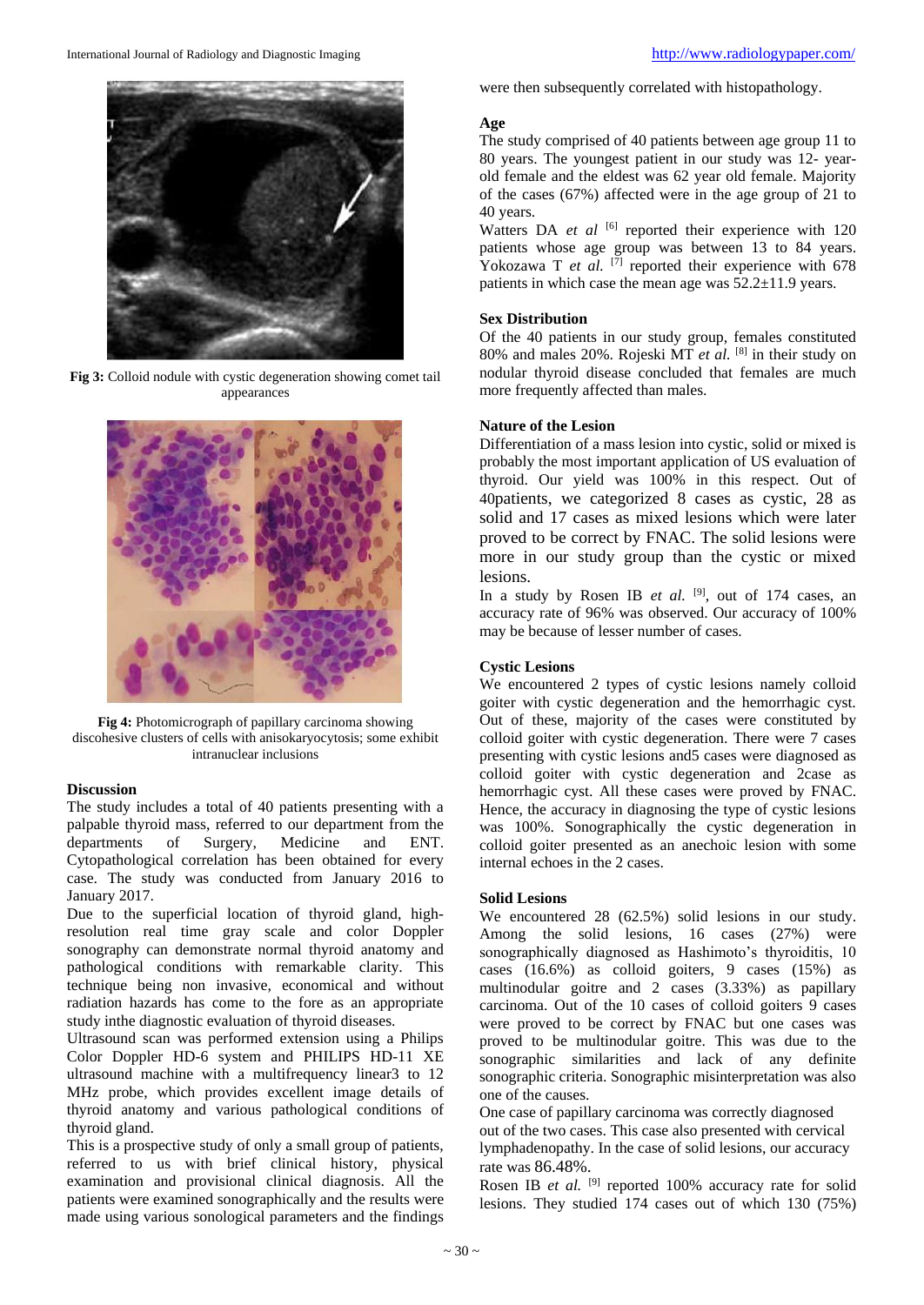were solid both by sonography as well as FNAC. Out of these 130 cases 26 (20%) were carcinomas, 68 (52%) were adenomas, 2 (1.5%) were cystadenoma,

16 (12.5%) were colloid nodule, 7 (5.3%) were thyroiditis and 11 (8.5%) were diagnosed as goiter.

#### **Mixed Lesions**

We encountered 17 cases of mixed (both solid and cystic) lesions in our study group. 7 cases were diagnosed by USG as colloid goiter with cystic degeneration, 2 cases of multinodular goiter.

All of the multinodular cases (3) were found to be correct by FNAC but one case of colloid goiter with cystic degeneration was found to be multinodular goiter on FNAC In our study among mixed lesions, the diagnostic yield was 90.0%.

Rosen IB *et al.* <sup>[9]</sup> in a study of 174 patients, found 14 cases of mixed echotexture nodules by ultrasound evaluation. All of them were found to be correct by FNAC. 4 cases of mixed lesions were falsely diagnosed as cystic and solid lesions by ultrasound which proved to be of mixed echotexture by FNAC.

### **Calcification**

Calcification within the lesion is very important for characterizing a lesion. In our study we found 3 types of lesions in which calcification was present. Out of 22 cases of colloid goiters, 6 cases (27.27%) were showing calcification. 1 case of papillary carcinoma (50%) showed calcifications out of the two cases. In our study, the incidence of calcification in benign thyroid lesions was 22.22%and in malignant lesions it was 50% (1 out of Solbiati L *et al.* <sup>[3]</sup> in their study on thyroid gland with low uptake lesions described that calcification may be present in both benign and malignant nodules. In their study the incidence of calcification in benign thyroid lesions was 11% and in malignant lesions it was 17%.

## **Hypoechoic Halo**

Presence and nature of hypoechoic halo is one of the important feature that helpsin differentiating benign from malignant lesion.

In our study, 10 cases (18.3%) presented with halo, all of which were benign. Out of these, colloid goiter constituted the maximum (80%) followed by multinodular goitre (18%).

Propper RA *et al.* <sup>[1]</sup> conducted a study on 28 patients with solitary thyroid massesout of which 10 patients had hypoechoic halo. 8 of these lesions were benign being either adenomas or benign nodules. Two lesions were malignant. They suggested the possibility of pericapsular inflammatory infiltrate as its underlying anatomic correlate. Solbiati L *et al.* [3] concluded in their study that a peripheral sonolucent halo surrounding a thyroid nodule may be present in 40- 80% of benign nodules and 15% of thyroid cancers. Incomplete, irregular peripheral halo favours a malignant etiology while a complete "halo" with regular margin mostly; although not exclusively are encountered in benign lesions.

## **Micronodulation**

Micronodulation is highly diagnostic of Hashimoto's thyroiditis and was confirmed by Yeh HC *et al* [14] in which the positive predictive value for diagnosing Hashimoto's

thyroiditis basing on this characteristic finding was 94.7%. Micronodules are 0.1 to 0.65cm in size, hypoechoic and surrounded by an echogenic rim. In our study 10 cases out of 40 (25%) were diagnosed to be Hashimoto's thyroiditis.

## **Benign Vs Malignant**

Most of the cystic lesions are benign in nature (in our study among 8 cystic lesions all cases proved to be benign).In our study 95.8% of solid lesions were benign and rests were malignant. Among mixed lesions 100% were benign. Total benign lesions constitute 96% and malignant lesions constitute 4%.

Our study includes 40 patients presenting with various thyroid masses which were evaluated with ultrasound and the findings were subsequently correlated with FNAC. Hence, an overall account of cases includes 9 cases of colloid goiters out of which7 cases were proved to be correct by FNAC and one case were proved to be multinodular goitre.

## **Conclusion**

In diagnosing thyroid lesions, ultrasound is a cost-effective, non-invasive, easily accessible, and valuable diagnostic tool with nearly equal sensitivity and specificity to FNAC. In the diagnosis of thyroid lesions, ultrasound and FNAC are complementary. Ultrasound can reveal the number of nodules in a goitre, whether they are solitary or multiple. Ultrasound can detect secondary degenerative changes in thyroid lesions such as cystic changes, calcifications, haemorrhages, and so on. Ultrasound can help distinguish between benign and malignant lesions.

#### **Acknowledgment**

The author is thankful to Department of Radiodiagnosis for providing all the facilities to carry out this work.

## **Conflict of Interest**

None

## **Funding Support**

Nil

## **References**

- 1. Propper RA, Skolnick ML, Weinstein BJ *et al*. The non-specificity of the thyroid halo sign. J Clin Ultrasound. 1980;8:129-32.
- 2. Katz JF, Kane RA, Reyes J *et al*. Thyroid nodules: sonographic-pathologic correlation. Radiology. 1984;151:741-45.
- 3. Solbiati L, Volterrani L, Rizzato G *et al*. The thyroid gland with low uptake lesions: evaluation by ultrasound. Radiology. 1985;155:187-91.
- 4. Hayashi N, Tamaki N, Konishi J *et al*. Sonography of Hashimoto's thyroiditis. J Clin Ultrasound. 1986;14:123-6.
- 5. McConahey WM, Hay ID, Wollner LB *et al*. Papillary thyroid cancer treated at the Mayo clinic, 1946 through 1970: initial manifestations, pathologic findings, therapy and outcome. Mayo Clin Proc. 1986;61:978-96.
- 6. Watters DA, Ahuja AT, Evans RM *et al*. Role of ultrasound in the management of thyroid nodules. Am J Surg. 1992;164: 654-7.
- 7. Yokazawa T, Fukata S, Kanji K *et al*. Thyroid cancer